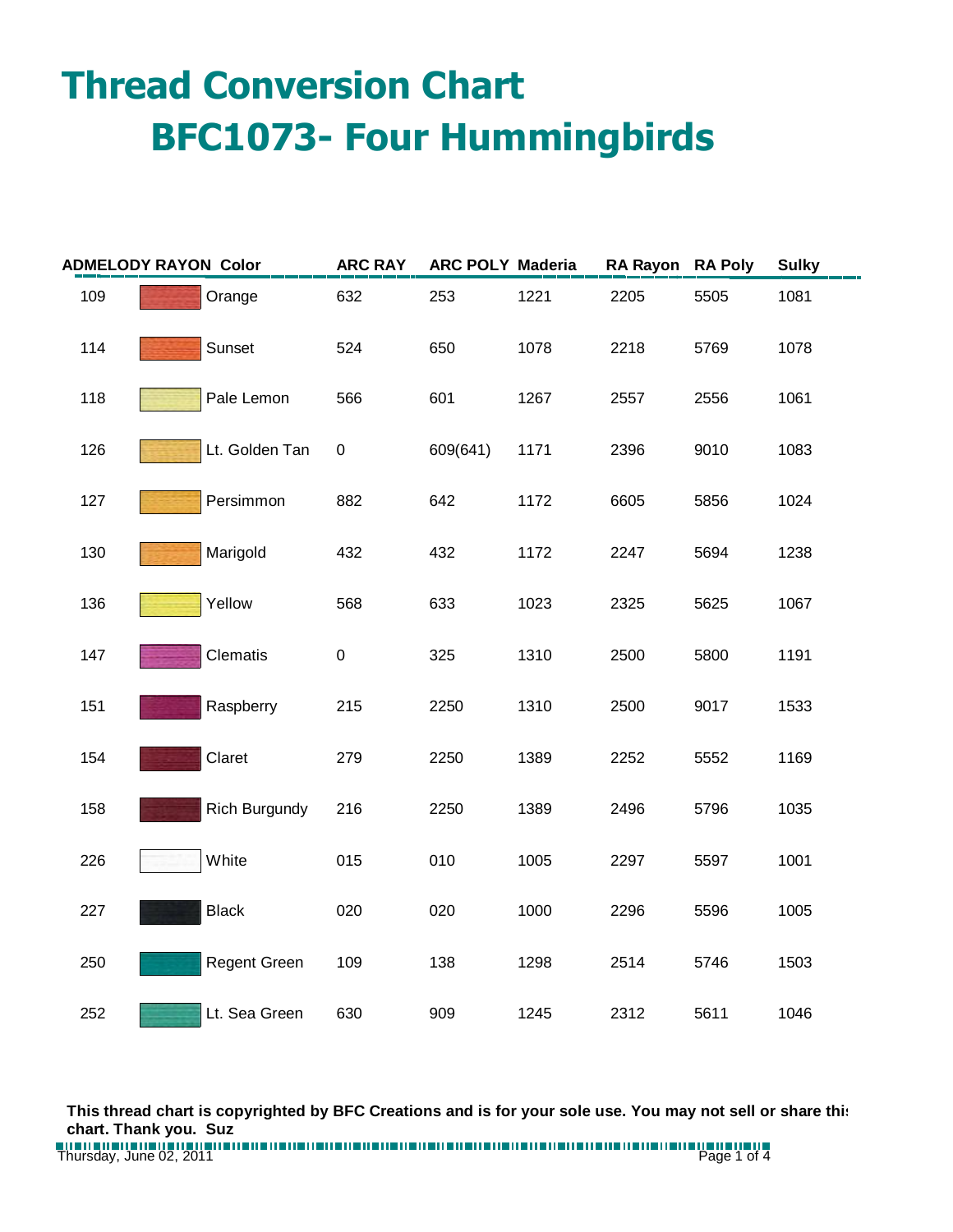| <b>ADMELODY RAYON Color</b> |                     | <b>ARC RAY</b> |      | <b>ARC POLY Maderia</b> | <b>RA Rayon</b> | <b>RA Poly</b> | <b>Sulky</b> |
|-----------------------------|---------------------|----------------|------|-------------------------|-----------------|----------------|--------------|
| 260                         | Clear Green         | 320            | 5557 | 1251                    | 5540            | 2240           | 1049         |
| 261                         | Lt. Celery          | 537            | 984  | 1100                    | 2319            | 9153           | 1100         |
| 265                         | Light Jade          | 636            | 949  | 1282                    | 2211            | 5540           | 1049         |
| 269                         | Dark Celery         | 791            | 983  | 1049                    | 2321            | 5621           | 1104         |
| 276                         | Foliage Green       | 722            | 557  | 1101                    | 2738            | 5611           | 1101         |
| 298                         | Dk. Steel Blue      | 277            | 116  | 1161                    | 2341            | 5641           | 1182         |
| 307                         | Dk.Avocado          | 237            | 953  | 1156                    | 2229            | 5617           | 1173         |
| 309                         | Cream de Menthe 617 |                | 962  | 1099                    | 2547            | 9149           | 1100         |
| 310                         | Smokey Sage         | $\pmb{0}$      | 1619 | 1169                    | 2282            | 9108           | 1047         |
| 313                         | Dk. Leaf Green      | 692            | 240  | 1189                    | 2229            | 9152           | 1175         |
| 314                         | Olive               | 240            | 995  | 1189                    | 2584            | 5584           | 1175         |
| 320                         | Dark Green          | 371            | 449  | 1280                    | 2458            | 5758           | 1230         |
| 325                         | Cargo               | $\pmb{0}$      | 905  | 1191                    | 2489            | 5501           | 1056         |
| 330                         | Raven               | 441            | 118  | 1228                    | 2265            | 9137           | 1179         |
| 336                         | Sunkissed           | 403            | 412  | 1338                    | 2224            | 5524           | 1128         |
| 343                         | Beige               | 404            | 2518 | 1070                    | 2606            | 9094           | 1055         |
| 345                         | Taupe               | 412            | 412  | 1338                    | 2224            | 5524           | 1128         |
| 346                         | Brownstone          | 144            | 854  | 1259                    | 2477            | 9156           | 1170         |
| 354                         | <b>Brown</b>        | 345            | 888  | 1058                    | 2629            | 5639           | 1058         |

**This thread chart is copyrighted by BFC Creations and is for your sole use. You may not sell or share this chart. Thank you. Suz**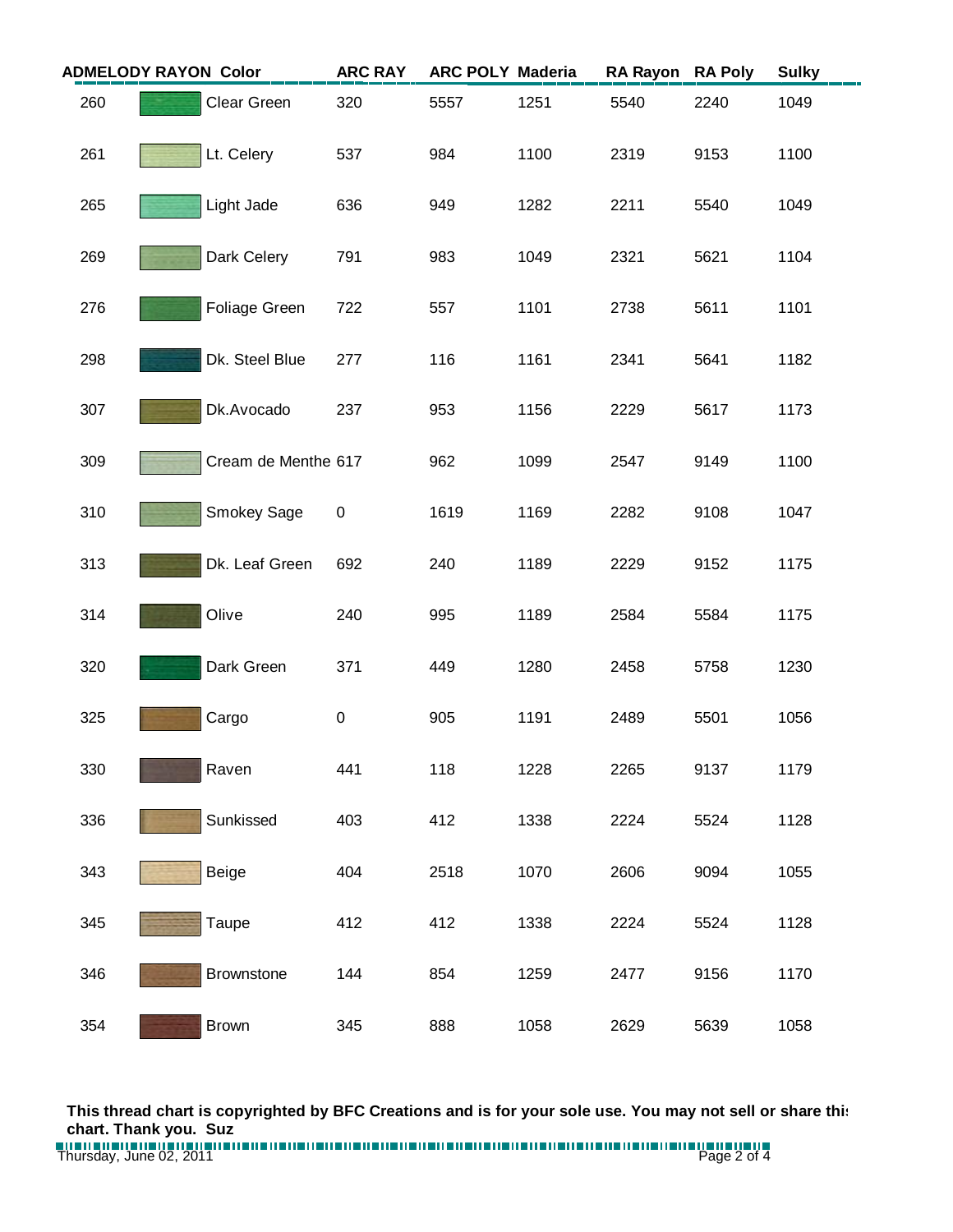| <b>ADMELODY RAYON Color</b> |                         | <b>ARC RAY</b> | <b>ARC POLY Maderia</b> |       | <b>RA Rayon</b> | <b>RA Poly</b> | <b>Sulky</b> |
|-----------------------------|-------------------------|----------------|-------------------------|-------|-----------------|----------------|--------------|
| 368                         | Med. Silver             | 118            | 588                     | 1212  | 2733            | 5782           | 1011         |
| 388                         | Med. Granite            | 118            | 589                     | 1040  | 2484            | 5704           | 1219         |
| 392                         | Pigeon Grey             | 672            | 112                     | 1040  | 2484            | 5704           | 1219         |
| 393                         | <b>Polished Pewter</b>  | 243            | 112                     | 1118  | 2404            | 5802           | 1011         |
| 394                         | Granite                 | 678            | 112                     | 1040  | 2484            | 5704           | 1219         |
| 396                         | Dk Granite              | $\pmb{0}$      | 589                     | 1041  | 2731            | 9110           | 1041         |
| 398                         | <b>Tarnished Silver</b> | $\overline{0}$ | 114                     | 1164  | 2217            | 9112           | 1041         |
| 404                         | Med. Mink               | 251            | 585                     | 1288  | 2485            | 5565           | 1166         |
| 406                         | Dark Mink               | 877            | n/a                     | 13366 | 2422            | 9087           | 1179         |
| 415                         | Dark Grey               | $\pmb{0}$      | 1716                    | 1387  | 2406            | 5705           | n/a          |
| 417                         | Cool Grey               | $\pmb{0}$      | 1716                    | 1229  | 2575            | 9158           | 1220         |
| 422                         | Sandstone               | 600            | 412                     | 1128  | 2224            | 9125           | 1128         |
| 425                         | <b>Birch Bark</b>       | 251            | 857                     | 1230  | 2477            | 9137           | 1170         |
| 493                         | Purple                  | 0              | 1323                    | 1334  | 2426            | 9017           | 1255         |
| 504                         | Med. Purple             | $\pmb{0}$      | 390                     | 1112  | 2425            | 5587           | 1194         |
| 508                         | Dk. Navy Purple         | 652            | 1031                    | 1322  | 2428            | 5803           | 1195         |
| 510                         | <b>Blue Violet</b>      | $\pmb{0}$      | 385                     | 1330  | 2287            | 9166           | 1226         |
| 511                         | Med. Blue Violet 0      |                | 1331                    | 1322  | 2428            | 9021           | 1235         |
| 512                         | Dk. Blue Purple         | $\pmb{0}$      | 806                     | 1266  | 2437            | 5685           | 1535         |

**This thread chart is copyrighted by BFC Creations and is for your sole use. You may not sell or share this chart. Thank you. Suz**